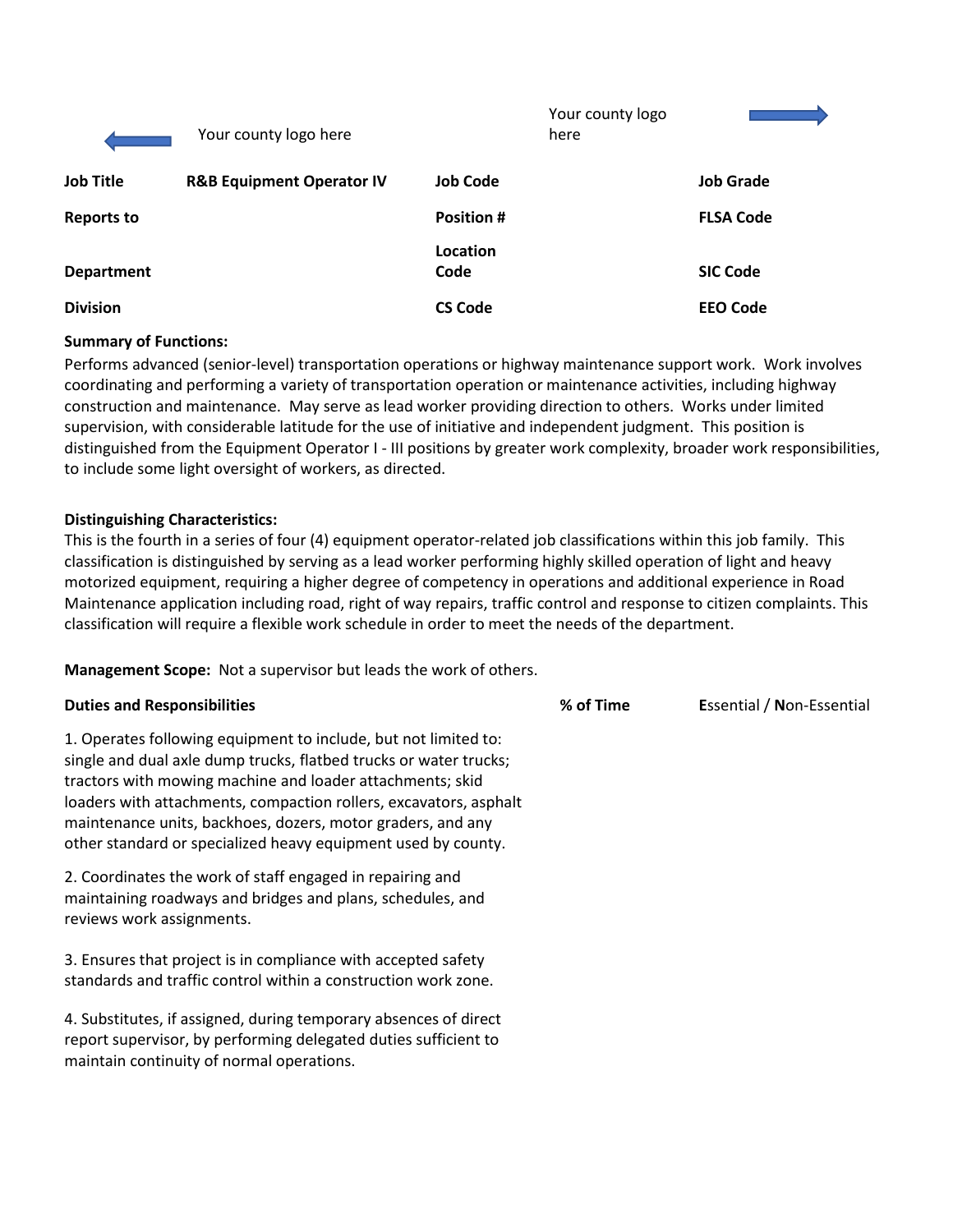5. Participates in and assists with on-the-job and skill-based training in order to meet team and department goals and objectives.

6. Instructs and trains team members as to job assignments to assure timely project completion and quality work.

7. Observes and reports employee performance to Supervisor including adherence to county policy and procedures.

8. Performs other job-related duties as assigned.

## **Minimum Qualifications**

Education, Experience and Training:

Requires High School diploma or GED equivalent,

**AND** five (5) years of related and increasingly responsible experience in construction, maintenance or repairs of roadways, bridges, and operating heavy and light construction equipment,

#### **OR,**

Any combination of education and experience that has been achieved and is equivalent to the stated education and experience and required knowledge, skills, and abilities sufficient to successfully perform the duties and responsibilities of this job.

Licenses, Registrations, Certifications, or Special Requirements:

Texas Class A CDL with acceptable driving record.

Requires FEMA ICS 100, 200, 300 and 400 certifications.

Work Zone Flagger Training certificate and/or Work Zone Traffic Control Instruction certificate or related type certificate.

Preferred:

Texas Pesticide and Herbicide Applicator's License Tank Vehicle (N) endorsement Hazardous Materials (H) endorsement

# **Knowledge, Skills & Abilities:**

# **Knowledge of:**

\* Operation and maintenance characteristics of light and heavy equipment used for construction and maintenance activities with knowledge of final grade techniques and routine preventative maintenance on motorized equipment.

- \* Principles, practices, and techniques of leading subordinate staff and probationers.
- \* Proper calibration and utilization of asphalt marking/striping machines.
- \* Departmental record keeping procedures.
- \* Applicable provisions that reduce operating hazards and enhance safety rules, regulations, and precautions.
- \* Accepted maintenance, construction standards and processes for Roadway & Right of Way maintenance activities.

\* Proper implementation and maintenance of Traffic Control plans as outlined in the Texas Manual of Uniform Traffic Control Devices.

\* County and Department's Employee Policy and Procedures rules and regulations.

\* Industry standards associated with recording activity and report preparation.